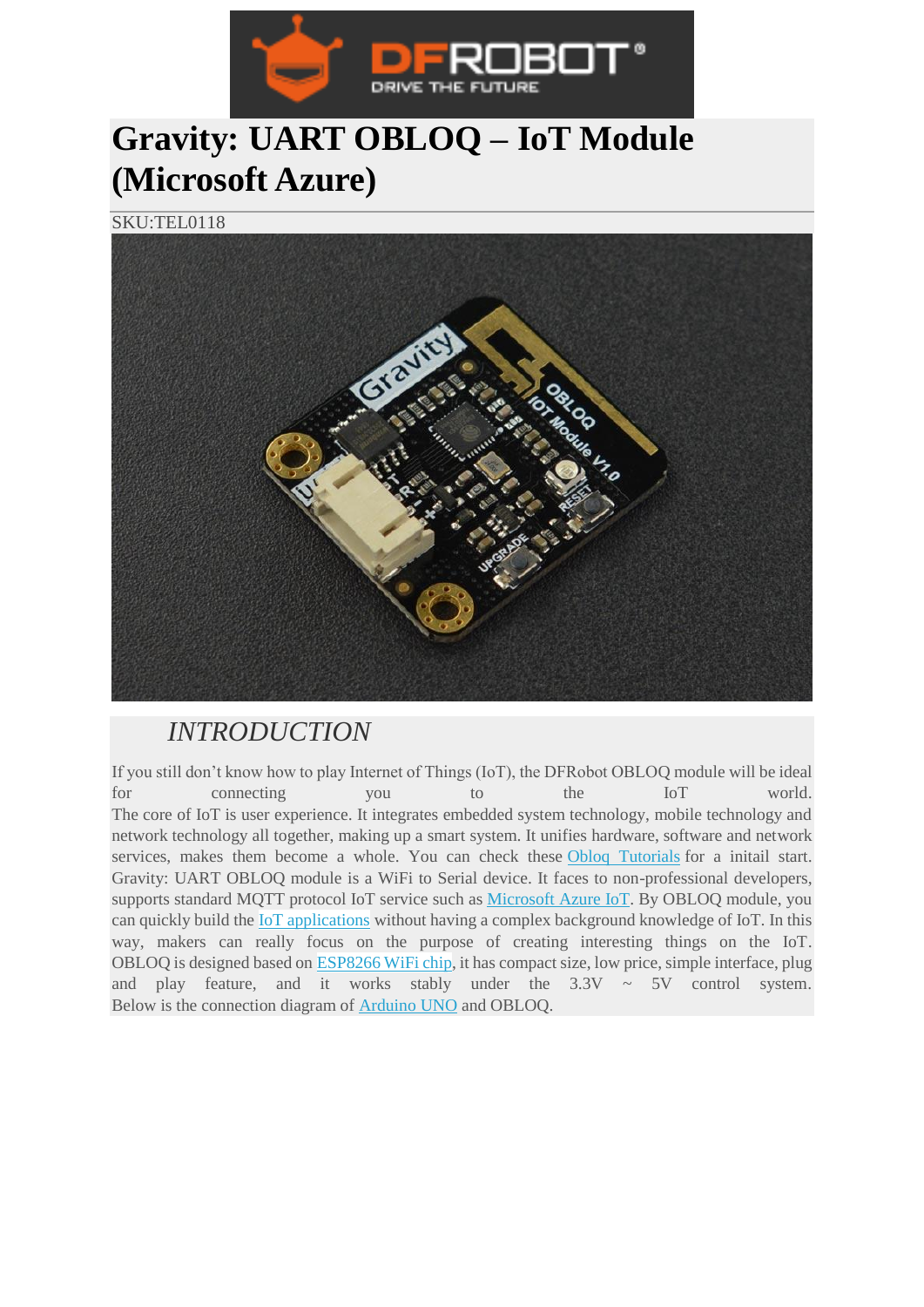



## *FEATURES*

- Built-in low-power 32-bit CPU: Can be used as an application processor
- Built-in protocol: TCP / IP stack
- Encryption type: WPA WPA2 / WPA2-PSK
- Supports connections to standard MQTT protocols and TTL serial ports to wireless applications

## *SPECIFICATION*

- Operating Voltage: 3.3-5V
- Supply Voltage:  $3.3 \sim 5.5V$
- Baud rate: 9600 bps
- Wireless Frequency: 2.4GHz
- Interface Type: Gravity UART 4PIN
- Wireless mode: IEEE802.11b / g / n
- SRAM: 160KB
- External Flash: 4MB
- Supports low power consumption: <240mA
- $\bullet$  Dimension: 35mm  $*$  32mm / 1.38inch  $*$  1.26inch
- Weight: 16g